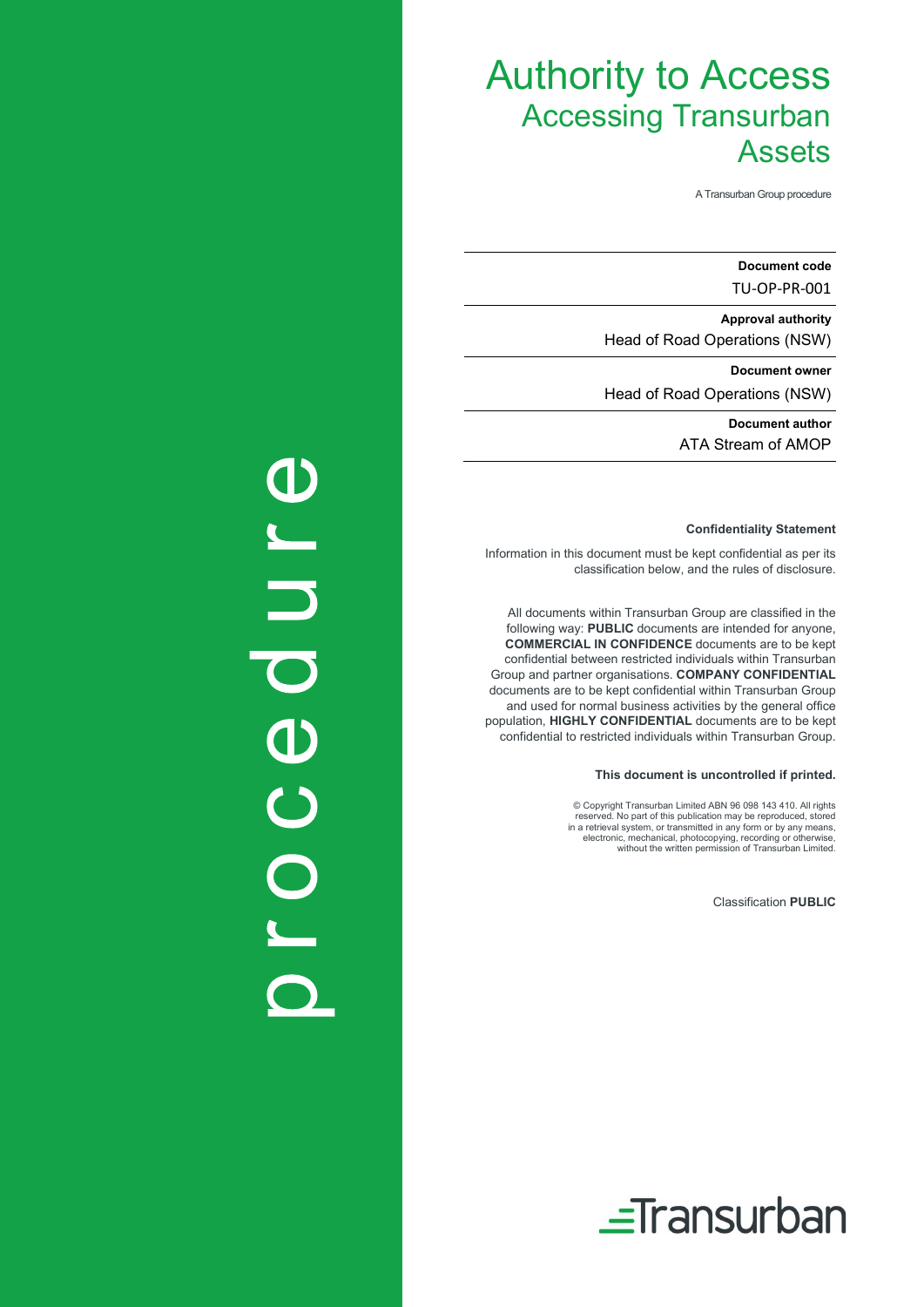# Revision history

| Date           | Version* | Author       | Nature of change (including review history)      |
|----------------|----------|--------------|--------------------------------------------------|
| 11 June 2021   | 0.1      | Anne Horvath | New procedure                                    |
| 26 July 2021   | 0.2      | Anne Horvath | Updated to include new information and structure |
| 26 August 2021 | 1.0      | Adam Lloyd   | Approved for release                             |
|                |          |              |                                                  |
|                |          |              |                                                  |

\* An automatic version of this document will be stored upon modifying. Before printing please insert the current version number into the table above and into the footer.

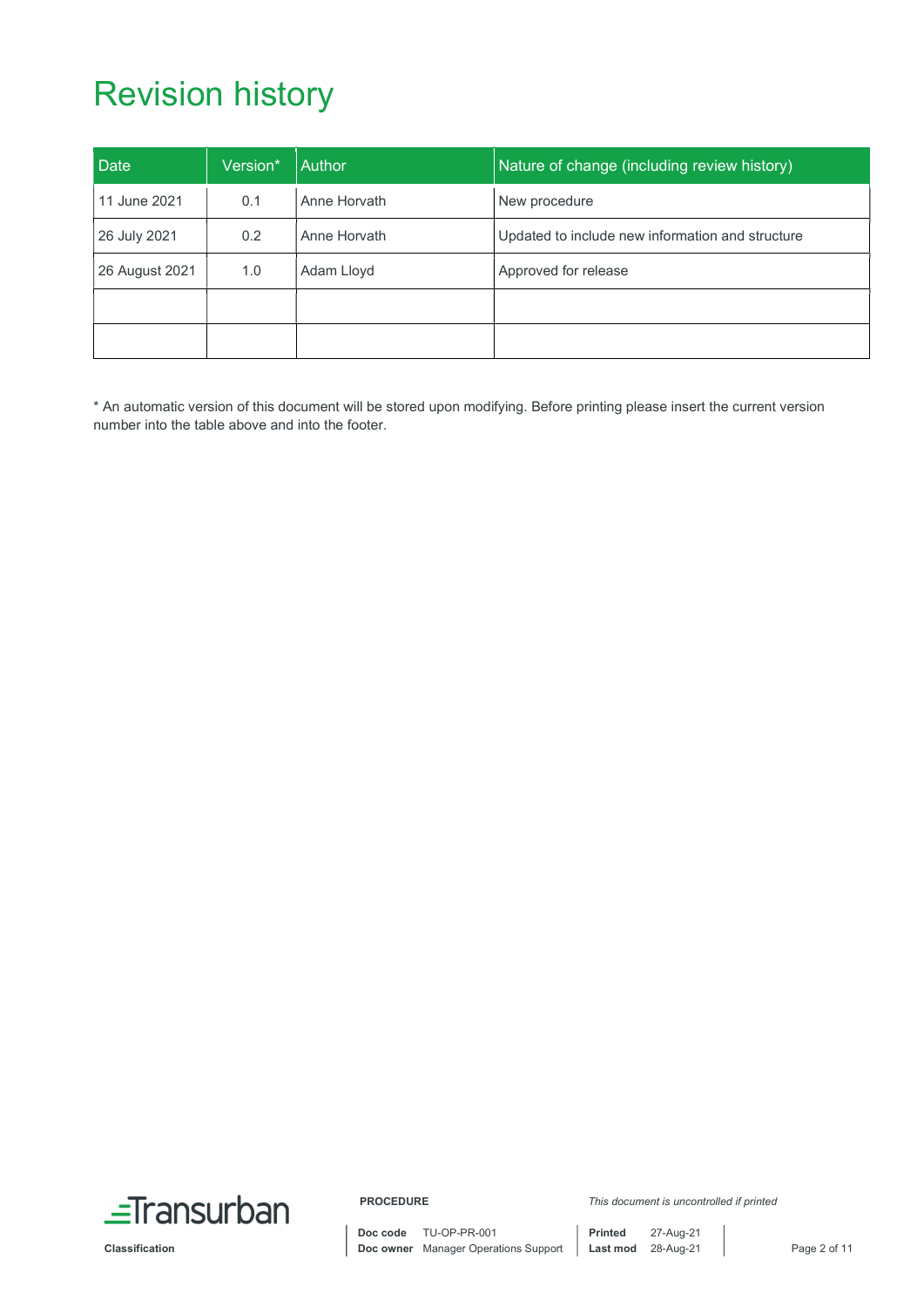## **Contents**

| 1.    | <b>Introduction</b>                         | 4                       |
|-------|---------------------------------------------|-------------------------|
| 2.    | <b>Purpose</b>                              | $\overline{\mathbf{4}}$ |
| 3.    | <b>Scope</b>                                | $\overline{\mathbf{4}}$ |
| 4.    | <b>Terms, Definitions and Abbreviations</b> | 4                       |
| 5.    | <b>Procedure</b>                            | 5                       |
| 5.1   | Register                                    | 6                       |
| 5.2   | <b>Site Readiness</b>                       | $\overline{7}$          |
| 5.3   | Apply                                       | $\,8\,$                 |
| 5.4   | Submit                                      | $\boldsymbol{9}$        |
| 5.5   | <b>Accessing Site</b>                       | 10                      |
| 5.5.1 | <b>Routine Works</b>                        | 10                      |
| 5.5.2 | <b>Tunnel Closures</b>                      | 10                      |
| 5.5.3 | <b>Emergency Access</b>                     | 11                      |
| 6.    | <b>Help</b>                                 | 11                      |

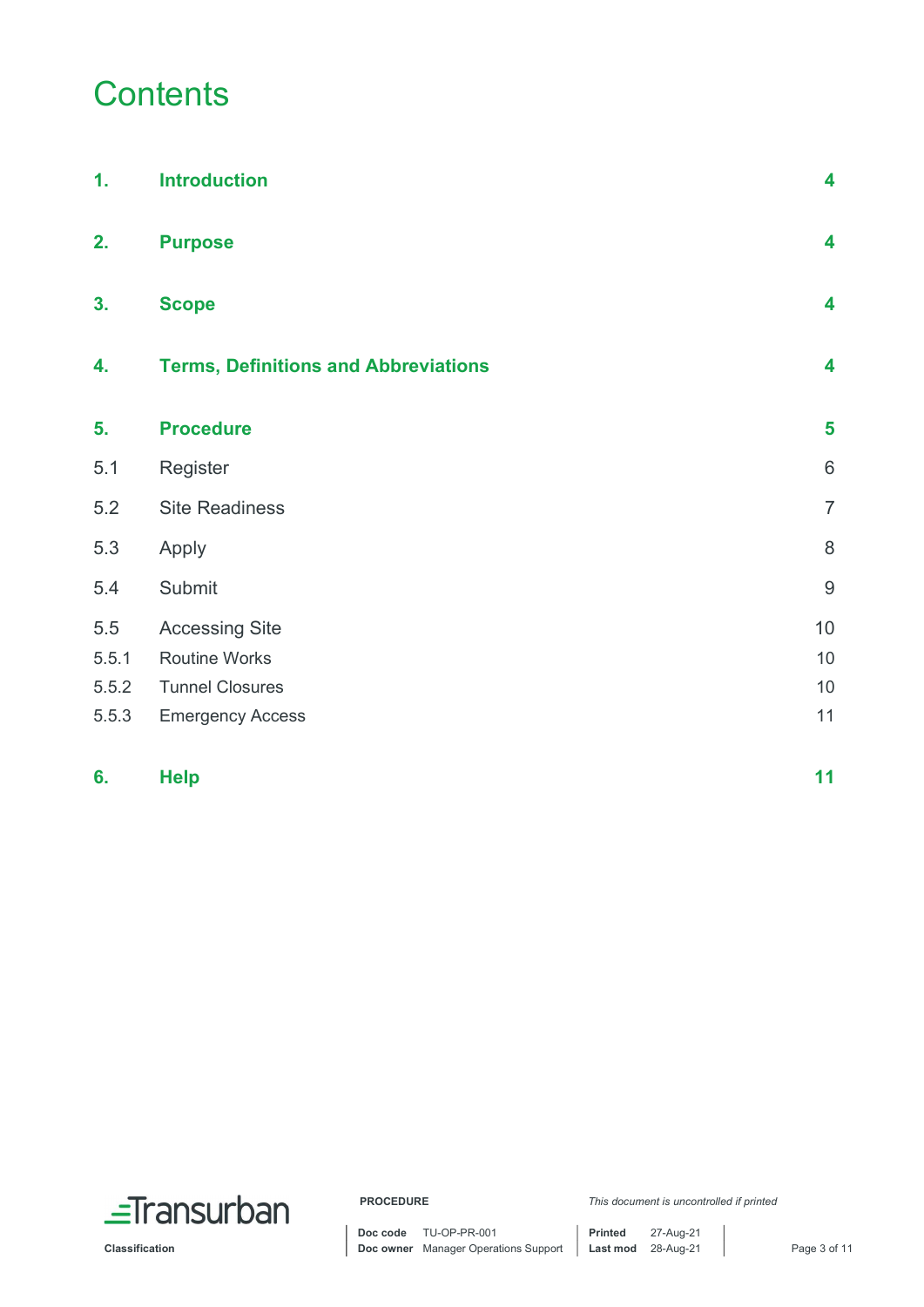## 1. Introduction

Authority to Access (ATA) is a process enabling internal and external parties to apply for access to Transurban Group (Transurban) Assets. The process ensures Transurban obtains information to know who is on site, the activities being performed and when and where the activities are taking place.

An ATA must be obtained for all parties requiring access to, and undertaking work, (including routine maintenance, maintenance closures and inspections), on Transurban Assets.

This procedure describes the process to obtain an ATA for Transurban Assets, including use of the Permitted system. Existing processes apply for those specific Transurban Assets not using the Permitted system (refer to section 5 Table 1).

## 2. Purpose

The purpose of this document is to provide guidance on how to apply for access to a Transurban Asset including information on the use of the Permitted system.

## 3. Scope

This procedure applies to internal and external parties required to apply for access to Transurban Assets. Note: Access to Assets to conduct Emergency Works is excluded from the scope of this procedure.

## 4. Terms, Definitions and Abbreviations

| <b>Terms/Abbreviation</b> | <b>Definition</b>                                                                                                                                                                                                                                  |
|---------------------------|----------------------------------------------------------------------------------------------------------------------------------------------------------------------------------------------------------------------------------------------------|
| Applicant                 | The individual requesting access to the Asset in the Permitted system                                                                                                                                                                              |
| Asset                     | Transurban roadside locations and their related office premises                                                                                                                                                                                    |
| ATA                       | Authority to Access                                                                                                                                                                                                                                |
| Closure-In                | A process to sign workers into a particular closure event. Typically a second level of<br>access validation following initial sign-in. Often required during tunnel closures                                                                       |
| Closure-Out               | To sign-out workers who were previously signed in via the Closure-in process                                                                                                                                                                       |
| <b>Emergency Access</b>   | Access for works that are required immediately for a road incident or road safety<br>issue. These works fall outside the scope of this procedure. Speak to your<br>Transurban site contact if you need additional information on Emergency Access. |
| <b>HSE</b>                | Health, Safety and Environment                                                                                                                                                                                                                     |
| Maximo                    | Work planning system                                                                                                                                                                                                                               |

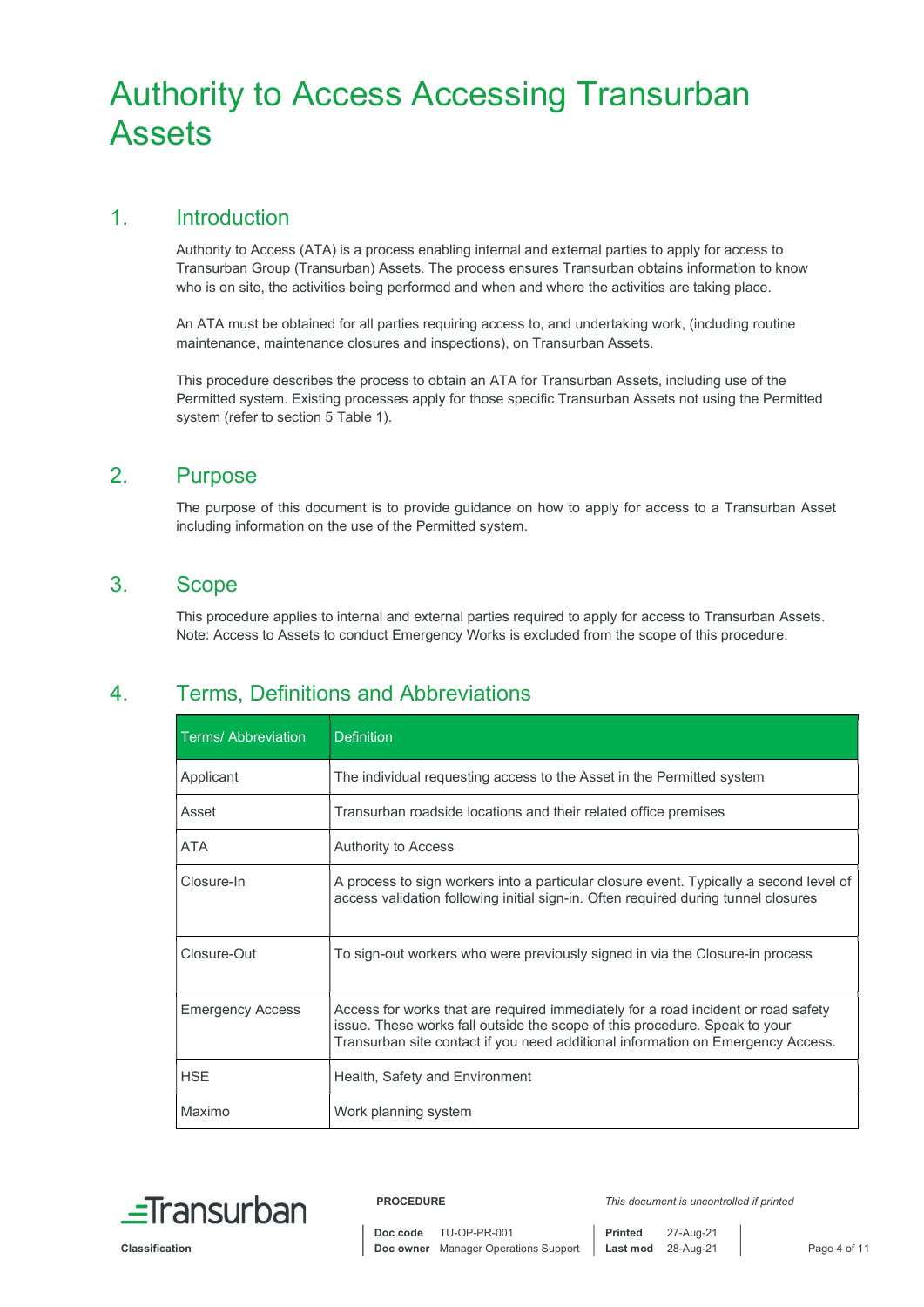| <b>Terms/ Abbreviation</b> | <b>Definition</b>                                                                                                                                                                                                                                                 |
|----------------------------|-------------------------------------------------------------------------------------------------------------------------------------------------------------------------------------------------------------------------------------------------------------------|
| Permitted                  | System used to obtain access to a Transurban asset                                                                                                                                                                                                                |
| <b>Routine Access</b>      | Access to part or all of an Asset to undertake day-to-day maintenance works                                                                                                                                                                                       |
| Sign-In                    | The process to register commencement of access at a site and signifies an ATA<br>has moved to "In Progress". Sign-in is available via the Permitted App/QR code or<br>via notification to the Control Room. This action is required each time you attend<br>site. |
|                            | <b>Permitted/ QR code:</b>                                                                                                                                                                                                                                        |
|                            | The first part of the process to access a site using the QR code within the Permitted<br>App                                                                                                                                                                      |
|                            | <b>Control room:</b>                                                                                                                                                                                                                                              |
|                            | The process to sign-in to access a site if the Permitted App is not being utilised                                                                                                                                                                                |
|                            |                                                                                                                                                                                                                                                                   |
| Sign-Out                   | The process to register departure from a site. Sign-out is available via the Permitted<br>App/QR code or via notification to the Control Room. This action is required each<br>time you are leaving site.                                                         |
|                            | <b>Permitted/ QR code:</b>                                                                                                                                                                                                                                        |
|                            | The last part of the process to leave a site using the QR code within the Permitted<br>App                                                                                                                                                                        |
|                            | <b>Control room</b>                                                                                                                                                                                                                                               |
|                            | The process to sign-out of access to a site if the Permitted App is not being utilised                                                                                                                                                                            |
| <b>SWMS</b>                | Safe Work Method Statement                                                                                                                                                                                                                                        |
| Transurban                 | The company operating and maintaining the Assets on which works will be<br>undertaken                                                                                                                                                                             |
| <b>Tunnel closures</b>     | The closure of part or all of an Asset to undertake scheduled maintenance works                                                                                                                                                                                   |
| <b>WAP</b>                 | Work Access Permit. In Permitted, an ATA is referred to as a WAP.                                                                                                                                                                                                 |
| <b>Work Order</b>          | A document specifying work to be performed. The Work Order number is generated<br>by Maximo.                                                                                                                                                                      |

## 5. Procedure

This procedures describes the process to apply for access to Transurban sites, as depicted in Figure 1.

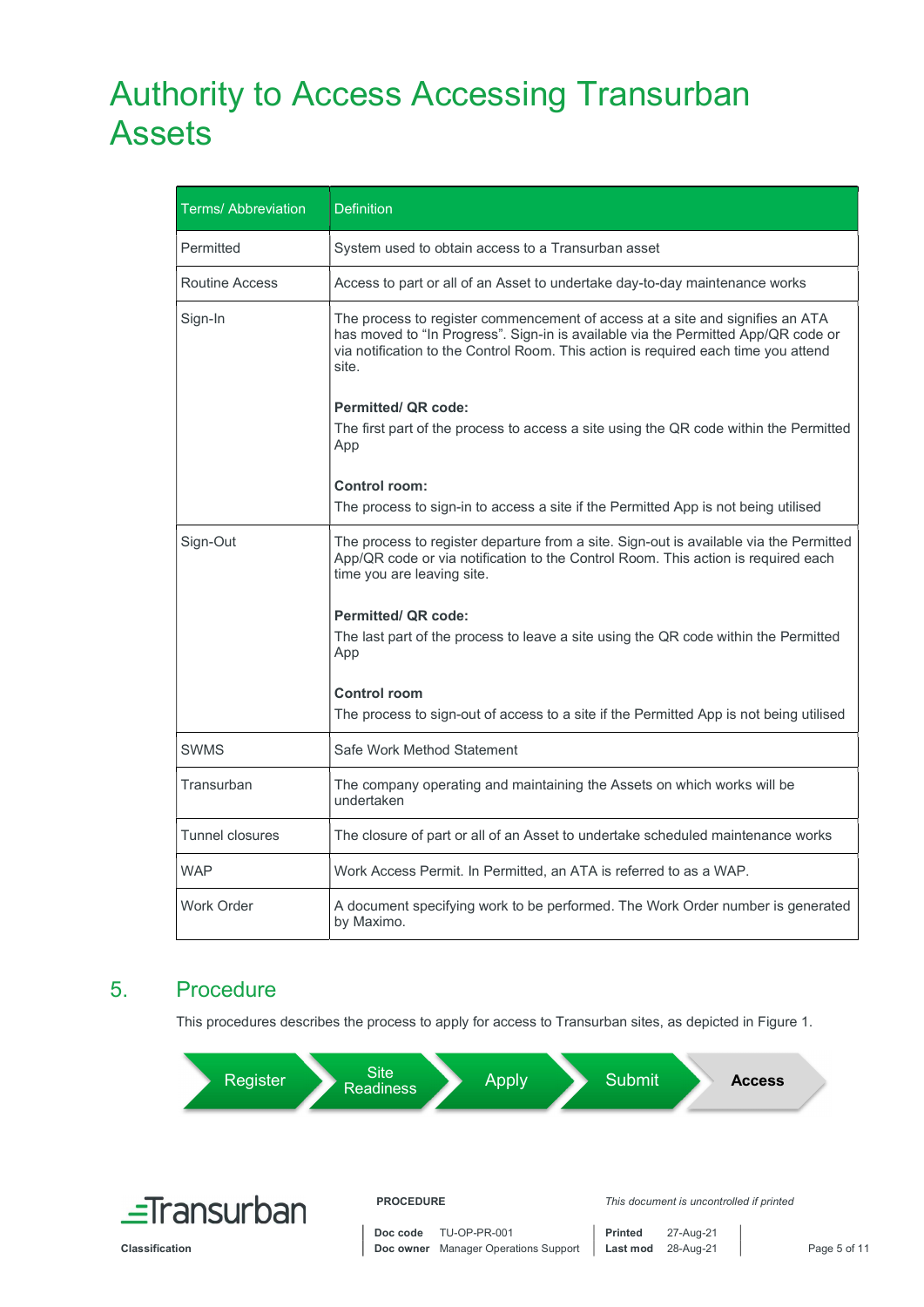#### Figure 1 ATA Application Process

The application process used across the Transurban assets is provided in Table 1.

#### Table 1 ATA application process

| Region                                                    | Asset                         |                    |                            |  |
|-----------------------------------------------------------|-------------------------------|--------------------|----------------------------|--|
| Use the Permitted system to apply for an ATA:             |                               |                    |                            |  |
| <b>NSW</b>                                                | <b>Cross City Tunnel</b>      | M <sub>2</sub>     | <b>Eastern Distributor</b> |  |
|                                                           | M5 South West                 | <b>NorthConnex</b> | Lane Cove Tunnel           |  |
| <b>QLD</b>                                                | Gateway Motorway              | Logan Motorway     | Clem7                      |  |
|                                                           | Legacy Way                    | Inner City Bypass  | AirportLink                |  |
|                                                           | Gateway Motorway<br>Extension | Go Between Bridge  |                            |  |
| <b>VIC</b>                                                | CityLink                      |                    |                            |  |
| Continue to use the Maximo system to apply for an ATA:    |                               |                    |                            |  |
| <b>North America</b>                                      | 95 Express Lanes              | 395 Express Lanes  | 495 Express Lanes          |  |
| Continue to contact the Control Room directly for an ATA: |                               |                    |                            |  |
| <b>NSW</b>                                                | M4 West                       | M4 East            | Westlink M7                |  |
| <b>North America</b>                                      | Montreal A25                  |                    |                            |  |

#### 5.1 Register



Each individual completing an ATA registration must be attached to a company. If the company is not available for selection in Permitted, contact your company representative to set up the company. You will be unable to proceed until the required company is set up.

All individuals applying for an ATA are required to first register within the Permitted system via the following link:

https://www.permitted.com.au

Complete all the registration details which will include:

- $\rightarrow$  Individual's email address (email addresses can only be used once for one individual. The system will not allow two people to use the same email address). We recommend using a company (work) email address rather than a personal email address.
- $\rightarrow$  The ABN of the individual's company



Classification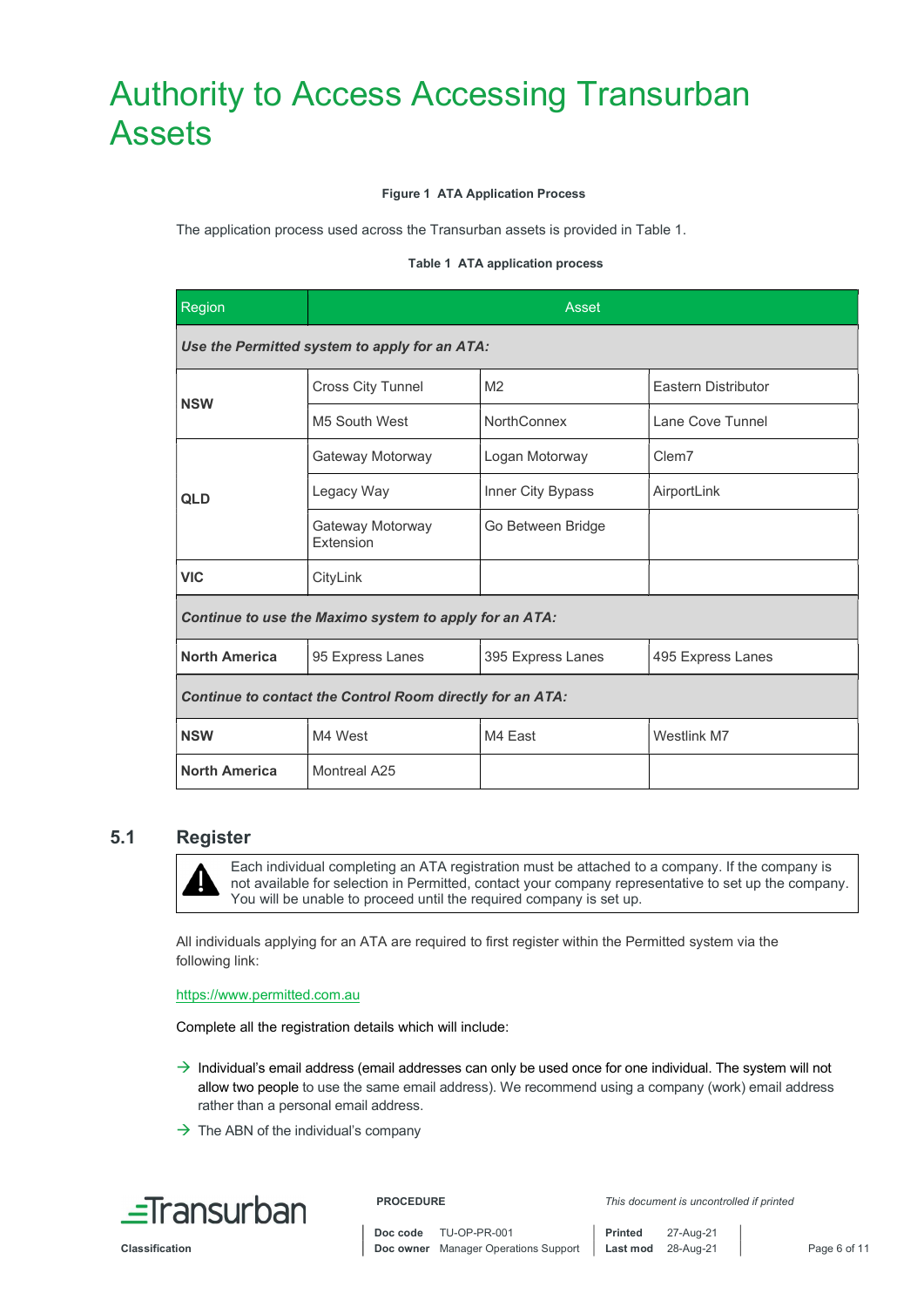#### $\rightarrow$  Individual's job title

Upon registration, log-in details will be emailed to the individual registering. Upon receipt of details, log-in to Permitted and complete profile information.

Registration is a one-off process for each individual.

A Quick Reference Guide "Contractor Individual Registration and Asset Induction" is available to assist you.

#### 5.2 Site Readiness

All registered individuals are required to be 'site ready' for each Transurban site for which access is required. To be site ready, specific documentation is required to be uploaded to Permitted, as defined in Table 2.

| <b>Documentation</b><br><b>Requirements</b>                                                               | <b>Details</b>                                                                                                                                                                                                              |
|-----------------------------------------------------------------------------------------------------------|-----------------------------------------------------------------------------------------------------------------------------------------------------------------------------------------------------------------------------|
| Photo Identification                                                                                      | $\rightarrow$ The photo identification must be government issued                                                                                                                                                            |
|                                                                                                           | $\rightarrow$ The photo identification must have an expiry date and identifiable number                                                                                                                                     |
|                                                                                                           | $\rightarrow$ The photo must be clear                                                                                                                                                                                       |
|                                                                                                           | $\rightarrow$ Personal details such as home address, date of birth, etc. can be 'blacked out' for<br>privacy if required                                                                                                    |
| <b>Transurban Asset</b><br>Induction (previously<br>known as<br><b>Transurban HSE</b><br>Asset Induction) | $\rightarrow$ If you have previously completed the Transurban Asset Induction, upload a copy of<br>the certificate it to Permitted. Confirm the induction certificate is not expired.                                       |
|                                                                                                           | $\rightarrow$ If this is the first induction or induction has expired, log-in to Permitted and follow the<br>steps to complete the induction.                                                                               |
|                                                                                                           | $\rightarrow$ Personnel have five days to complete the induction. Progress may be saved to<br>allow completion of the induction over several days.                                                                          |
|                                                                                                           | $\rightarrow$ This induction must be <b>completed with a 100% score</b> prior to applying for an ATA.<br>Upon successful completion, the Transurban Asset Induction certificate is valid for 2<br>years from date of issue. |
| <b>Construction Industry</b><br>White Card*                                                               | $\rightarrow$ The photo must be clear                                                                                                                                                                                       |
|                                                                                                           | $\rightarrow$ The White Card must be current. Ensure the date on the White Card has not expired.<br>(If no expiry date is entered in Permitted, the expiry date is defaulted to 01/01/25)                                   |

Table 2 Site readiness requirements

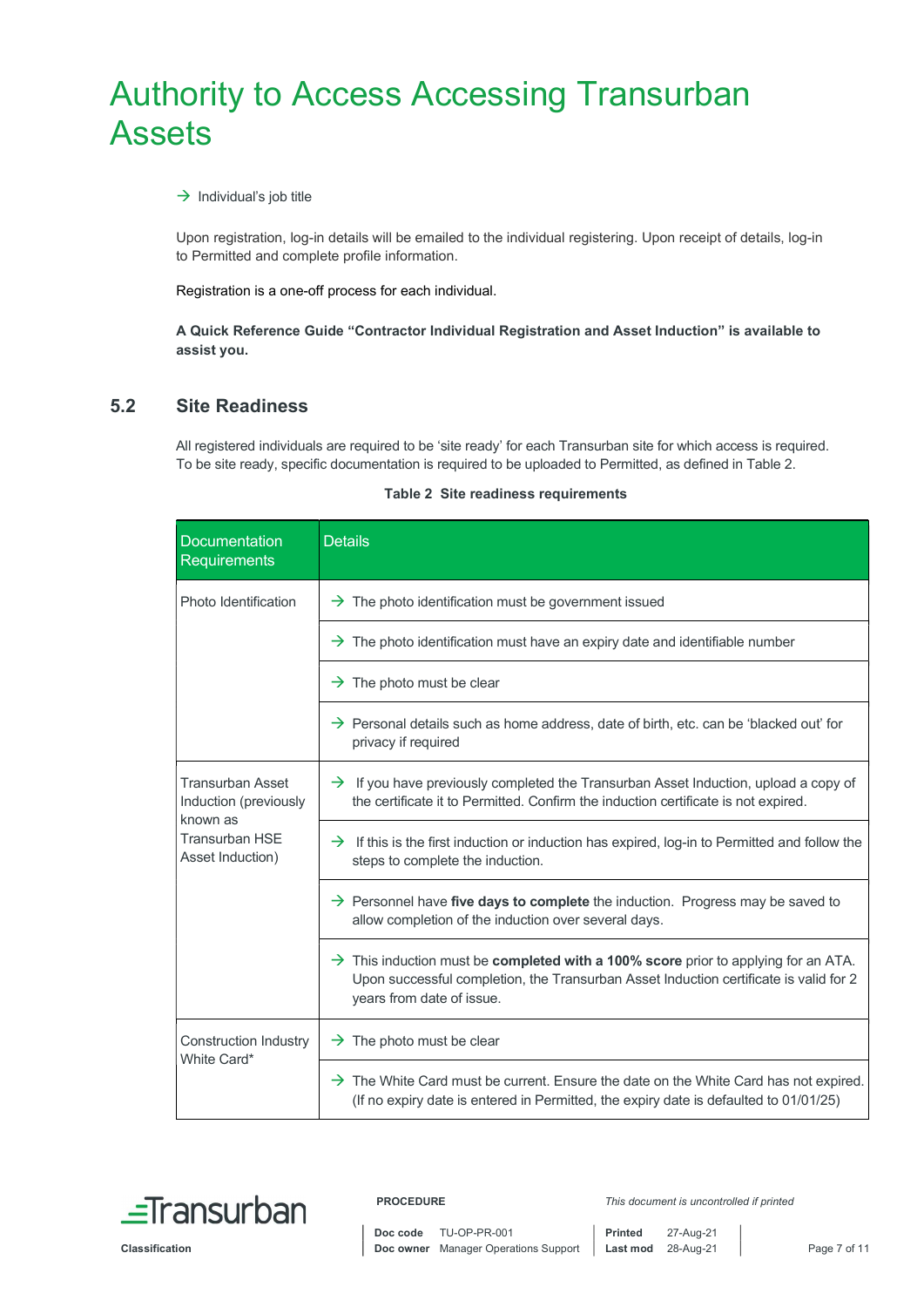| Documentation<br><b>Requirements</b> | <b>Details</b>                                                                                                                                      |
|--------------------------------------|-----------------------------------------------------------------------------------------------------------------------------------------------------|
|                                      | $\rightarrow$ A Certificate of Attainment is accepted if the White Card has not yet arrived. It will<br>expire in Permitted 60 days from issue.     |
|                                      | $\rightarrow$ Once the qualification is verified, the photograph of the qualification will be removed<br>for privacy and will not be visible again. |

\*Note: Some individuals who require the ability to raise a permit request on behalf of other individuals but do not attend site, or who require access to an office location but not a Roadside location, may be exempt from providing a White Card. Please speak to your Transurban Site Contact if you believe you may qualify for a White Card exemption.



Applicants will be notified via email when qualification documentation is expiring and required to be updated in Permitted.

Once all documentation is uploaded into Permitted and verification is completed, the 'qualification' icon will turn green to indicate the application process can commence.

A Quick Reference Guide "Contractor Individual Registration and Asset Induction" is available to assist you.

## 5.3 Apply



Ensure all site readiness documentation is uploaded and verified for all individuals to be listed on the ATA prior to applying for an ATA. Refer to Section 5.2.

Apply for an ATA at least 10 business days prior to the date required to access the Asset.

ATA applications are required every time you need to access any portion of any Transurban Asset. To apply for an ATA, the following mandatory information must be included and completed accurately in the application:

- $\rightarrow$  The scope of work being performed
- $\rightarrow$  Where the work will be conducted
- $\rightarrow$  The date and time access to the Asset is required; select all dates required and start/ finish times
- $\rightarrow$  The details of all individuals that will be attending the site
- $\rightarrow$  The answers to the risk questions must align to the scope of work
- $\rightarrow$  Safe Work Method Statement (SWMS) related to the works being performed.

The ATA application is likely to be rejected if the above-mentioned information is not accurate and/or incomplete. If an ATA is rejected, the applicant will get a notification with any comments, and the applicant can edit the ATA and resubmit for approval.



PROCEDURE This document is uncontrolled if printed

Classification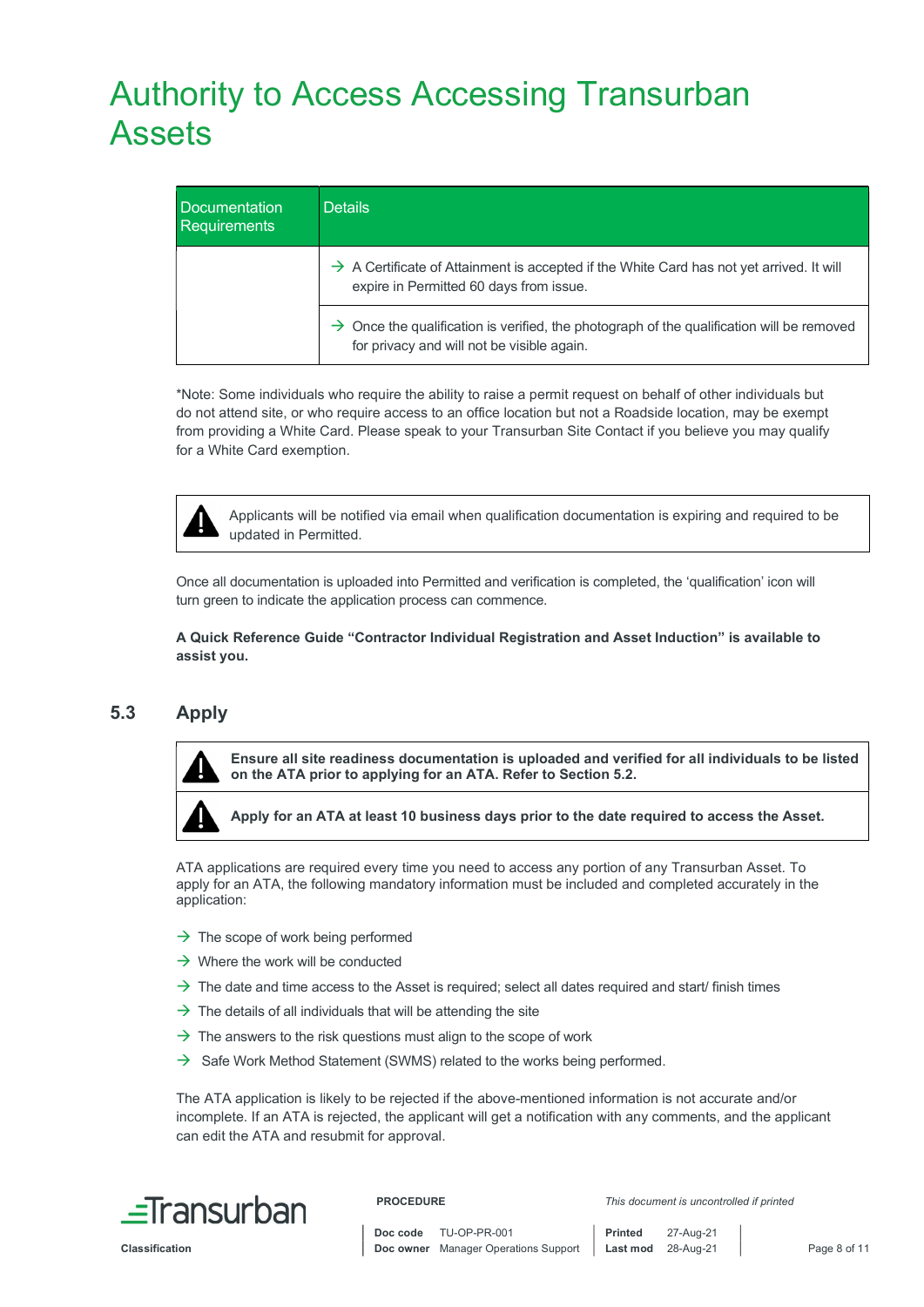Important notes to be considered prior to submitting the ATA are detailed in Table 3.

#### Table 3 ATA Application Rules

| <b>Information Type</b>             | <b>Rules</b>                                                                                                                                                                                                                                                                                                                                                                              |
|-------------------------------------|-------------------------------------------------------------------------------------------------------------------------------------------------------------------------------------------------------------------------------------------------------------------------------------------------------------------------------------------------------------------------------------------|
| <b>Blanket applications</b>         | $\rightarrow$ ATA applications should include the specific dates that site access is required and<br>avoid including all dates in a month. Applications for a range of locations over an<br>extended period of time (30+ days) are discouraged. Transurban may allow<br>exceptions to this for certain types of work. Please discuss with your Transurban site<br>contact where required. |
| Work orders                         | $\rightarrow$ If a Work Order exists for the ATA, the Work Order number must be included when<br>applying for the ATA                                                                                                                                                                                                                                                                     |
|                                     | $\rightarrow$ Multiple Work Order numbers can be added to a single ATA                                                                                                                                                                                                                                                                                                                    |
|                                     | $\rightarrow$ Work Orders can be amended in Maximo (labour, craft, etc.) without an ATA being re-<br>reviewed                                                                                                                                                                                                                                                                             |
|                                     | $\rightarrow$ ATAs can be obtained without a work order where general access only is required<br>(e.g. inspection only, no maintenance works)                                                                                                                                                                                                                                             |
| Adding individuals to<br>an ATA     | $\rightarrow$ Individuals with a verified Permitted account can be added to an ATA at any time                                                                                                                                                                                                                                                                                            |
|                                     | $\rightarrow$ Verified individuals are indicated by a 'green tick' icon.                                                                                                                                                                                                                                                                                                                  |
|                                     | $\rightarrow$ Individuals with 'red items' are required to supply all site readiness documentation to<br>enable verification and cannot be added to an ATA until this is complete                                                                                                                                                                                                         |
|                                     | $\rightarrow$ Adding verified individuals to an ATA will not require re-approval.                                                                                                                                                                                                                                                                                                         |
| Removing individuals<br>from an ATA | $\rightarrow$ Individuals can be removed from an ATA at any time.                                                                                                                                                                                                                                                                                                                         |

ATA applications will be reviewed to determine if the request to access the site is valid and all information provided is sufficient. Reviews can take up to 10 days.

A Quick Reference Guide "Requesting Authority to Access" is available to assist you.

## 5.4 Submit

Once the ATA application is complete, the individual is able to submit the request for review and approval.

When submitting the ATA application, the terms and conditions must be accepted.

Upon submission of your application you will receive a confirmation email confirming your pending ATA request, with the accepted terms and conditions attached.



Classification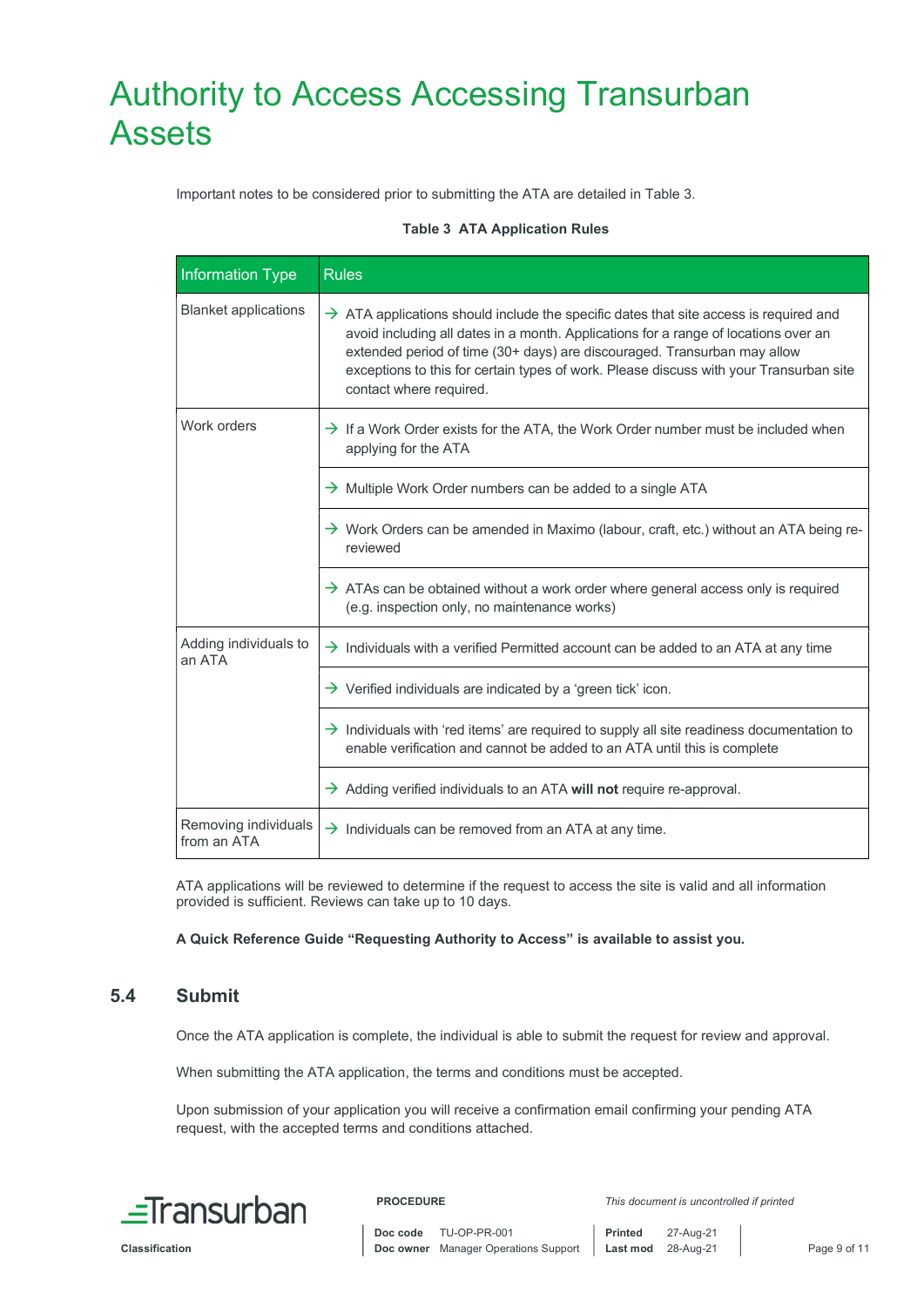As the submission process progresses, the ATA status will change to reflect the stage of review. Table 4 explains the various stages attached to the ATA application process.



The approximate time for an ATA request to be reviewed is 10 days

#### Table 4 Application Status Details

| <b>Status</b>           | <b>Description</b>                                                                                                                                                                        |
|-------------------------|-------------------------------------------------------------------------------------------------------------------------------------------------------------------------------------------|
| <b>Pending Approval</b> | The ATA has been submitted. The applicant is still able to edit the ATA, however<br>any reviews that have been completed will need to be done again. Reviewers can<br>begin their review. |
|                         | Pending Final Approval   All first level reviews of each expertise are complete. Final review can commence.                                                                               |
| Approved                | Workers can come to site at the designated date and time and sign into the ATA.                                                                                                           |
| In Progress             | Workers are currently signed into the ATA.                                                                                                                                                |
| Completed               | The dates and times have expired on the ATA and it can not be extended.                                                                                                                   |
| Cancelled               | The applicant has cancelled the ATA.                                                                                                                                                      |
| Rejected                | A reviewer has rejected the ATA and the applicant can correct the issue and re-<br>apply.                                                                                                 |

## 5.5 Accessing Site

Once the ATA is Approved, the individuals listed on the ATA may attend site at the scheduled date and time. Signing in at site is dependent upon the type of work being conducted:

- $\rightarrow$  Routine works: signing in to the site is managed by the Transurban control room. Refer Section 5.5.1.
- $\rightarrow$  Tunnel closures: signing in to the site is managed using a QR code within the Permitted app. Refer Section 5.5.2.

#### 5.5.1 Routine Works

To gain access to an Asset for routine work requirements the contractor must:

- $\rightarrow$  Contact the control room one (1) hour before arrival at the Asset, followed by a call to sign in when arriving at site
- $\rightarrow$  Provide the ATA number and names of all individuals on site
- $\rightarrow$  Contact the control room to sign out when leaving the site.

#### 5.5.2 Tunnel Closures

To gain access to an Asset for tunnel closure works each individual must: